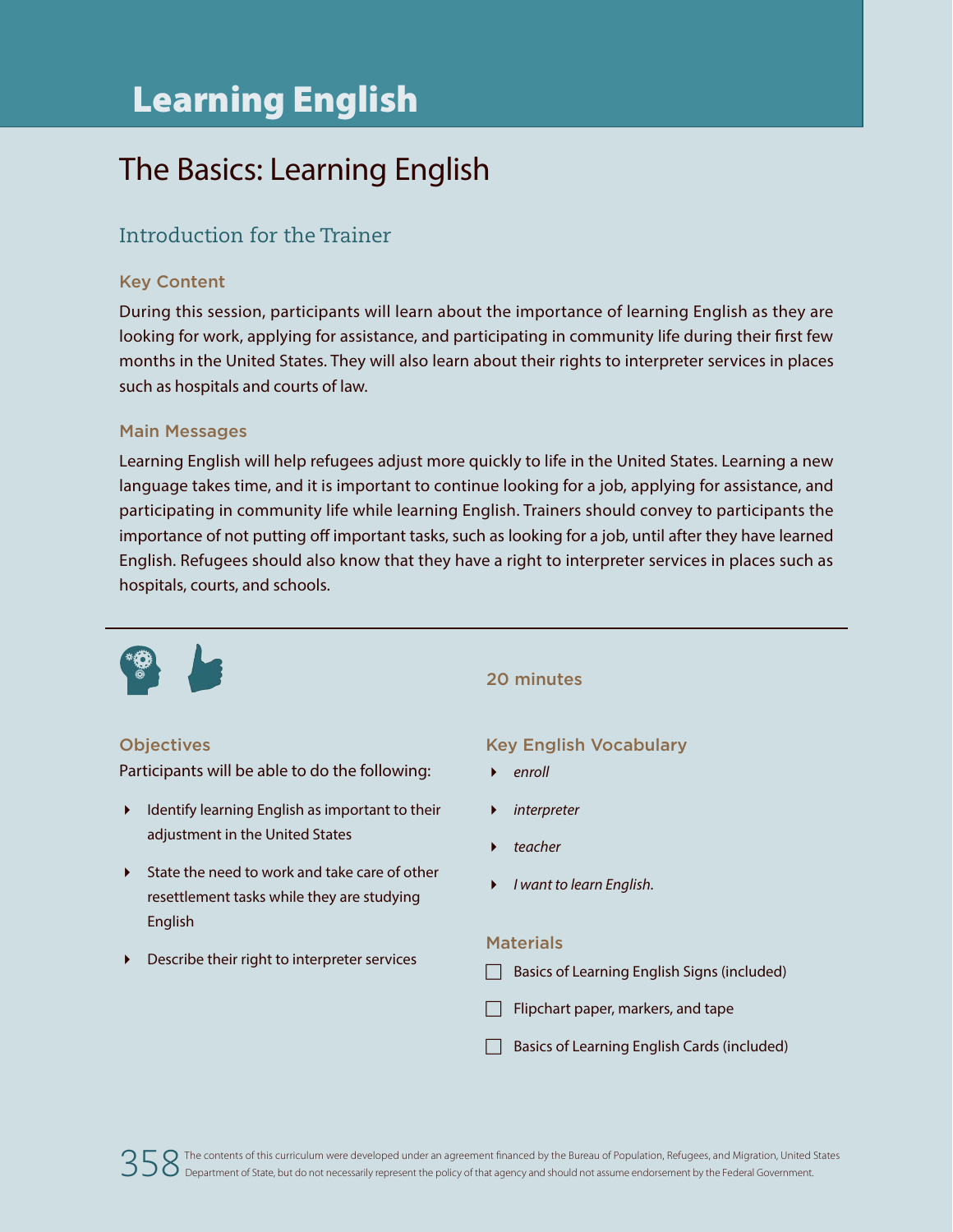Hang the Basics of Learning English Signs on the wall in front of the training space, evenly spaced, with 2 to 4 feet between each sign (depending on how much room there is).

Prepare the Basics of Learning English Cards by cutting along the dotted lines. Prepare enough cards (choosing the most important issues) so that there is one per participant.

# Trainer's Introduction of Session to Participants

During this session we will talk about the importance of learning English to your adjustment in the United States. Learning a new language takes time, however, so you should still look for a job, enroll in public services, and make use of community and educational services while you are learning English.

While you are learning English, you have the right to interpreter services when you go to places like schools, hospitals, and courts. When talking to law enforcement officials, you also have the right to an interpreter. Your resettlement agency can help you access interpreter services.

## Introductory Exercise

Conduct a "think-pair-share" exercise by asking participants to think about some of the ways learning English can help their resettlement and adjustment process in the United States. Ask participants to share their thoughts about this with a partner.

Bring the full group together and ask for highlights from the partner discussions. Record responses on flipchart paper.

*Briefly review the key English vocabulary for this plan by saying the first word aloud in English. Participants say the word to a partner, and then all together as a group. Continue in the same way with the rest of the words and the sentence. Throughout the session, emphasize the words as they come up and use the sentence whenever there is an opportunity. If there is time (8 to 10 minutes), use the unit vocabulary found at the end of this unit to help participants better understand key English vocabulary words.*

## Activity

Introduce the Basics of Learning English Signs to participants.

Give each participant one of the Basics of Learning English Cards. Participants look at the picture on their card and decide if this is something that can be done *before* learning English, *while* learning English, or *after* having learned English. Participants tape their Basics of Learning English Card under the appropriate Basics of Learning English Sign in front of the training space.

Then ask participants to sit down facing the front of the training space. Review the cards and where they should be placed, moving cards if necessary. The trainer should note that most tasks can be done *while participants are learning English* and should be placed under the sign, "While I am learning



Learning English

**Learning English**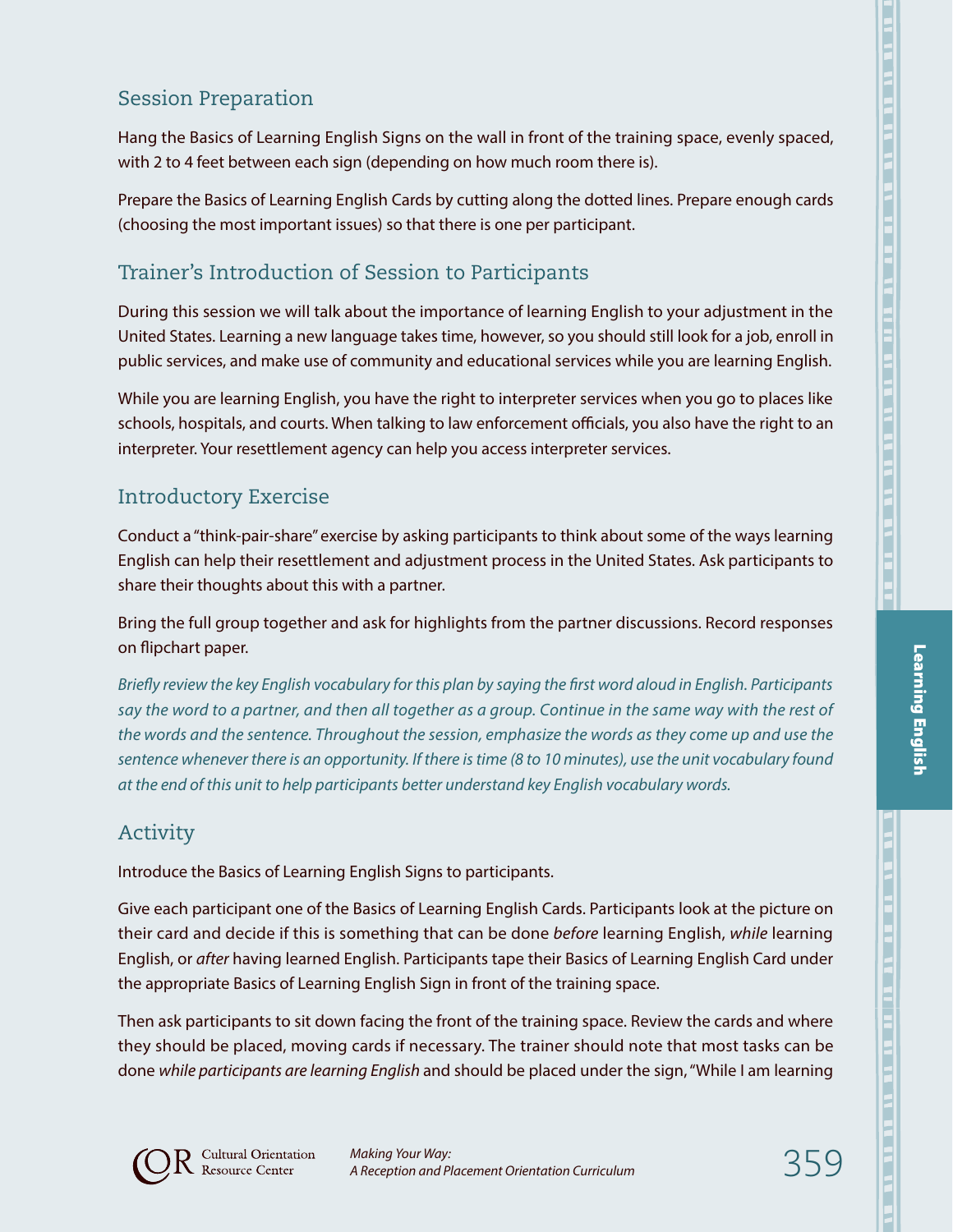English." Discuss the cards about interpreter services with participants and talk about when and how participants can access that assistance. Remind participants that their case worker/manager can help them access an interpreter.

Debrief the session using the questions below.

### Debriefing Questions

- How can learning English help you in the United States?
- When do you have a right to interpreter services? How can you request interpretation assistance?
- What other things can you do while you are learning English?
- Why do you think it is important to take care of other tasks while also learning English?

### *Working With Individuals or Very Small Groups*

When working with an individual or a small group of participants, start the session by asking for some ways that learning English can help the resettlement and adjustment process in the United States. Record these on flipchart paper. Select fewer of the Basics of Learning English Cards, choosing those that are relevant to the participant. Show one Basics of Learning English Card to the participant. Ask which of the Basics of Learning English Signs it should be placed under. Discuss the participant's response and place it under the right sign. Continue with the next card in the same way.

### Variations and Considerations

If needed, use translated versions of the Basics of Learning English Signs and/or the Basics of Learning English Cards.

When working with a larger group of participants, make duplicates of the Basics of Learning English Cards so that there is one per participant.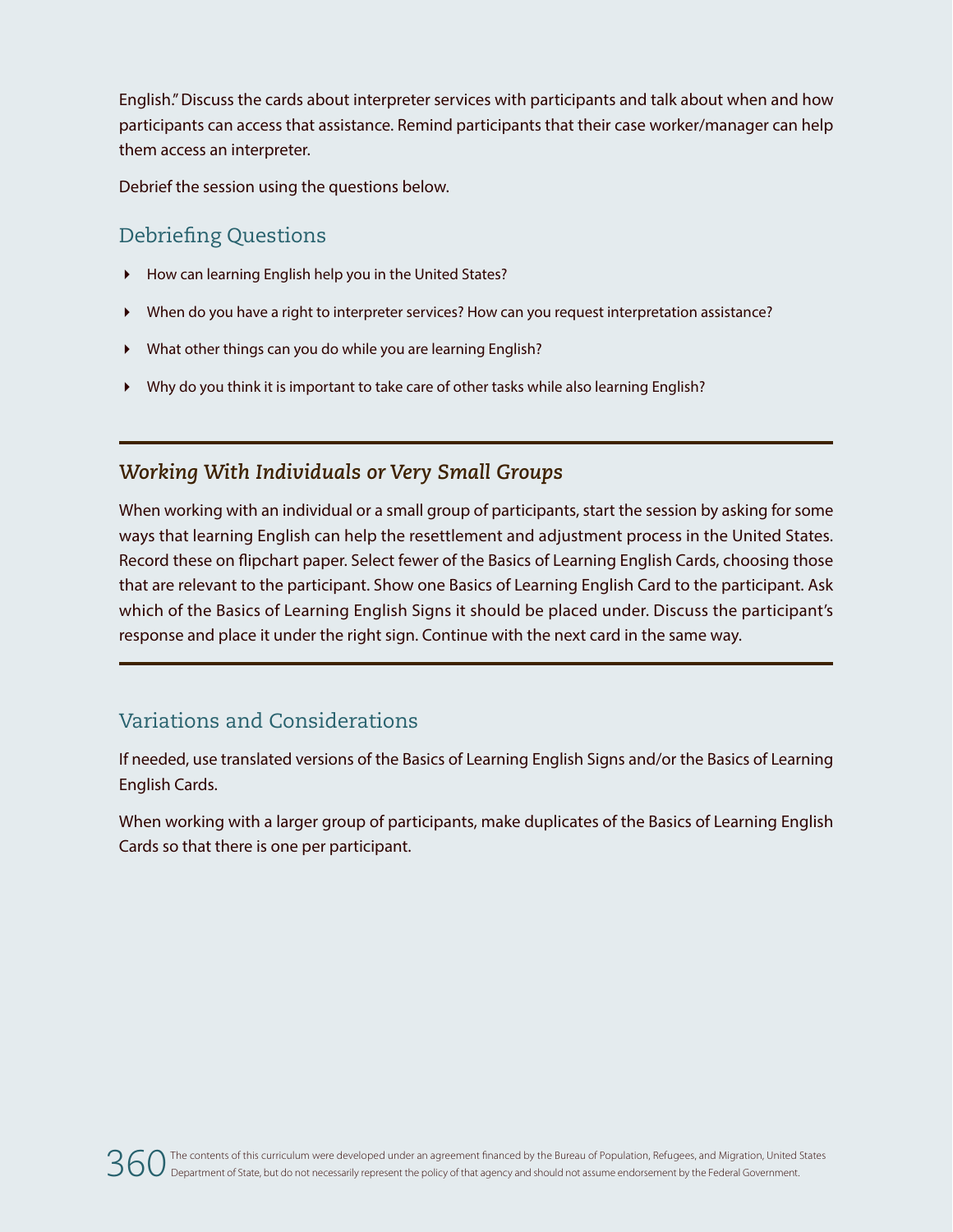

Basics of Learning English Signs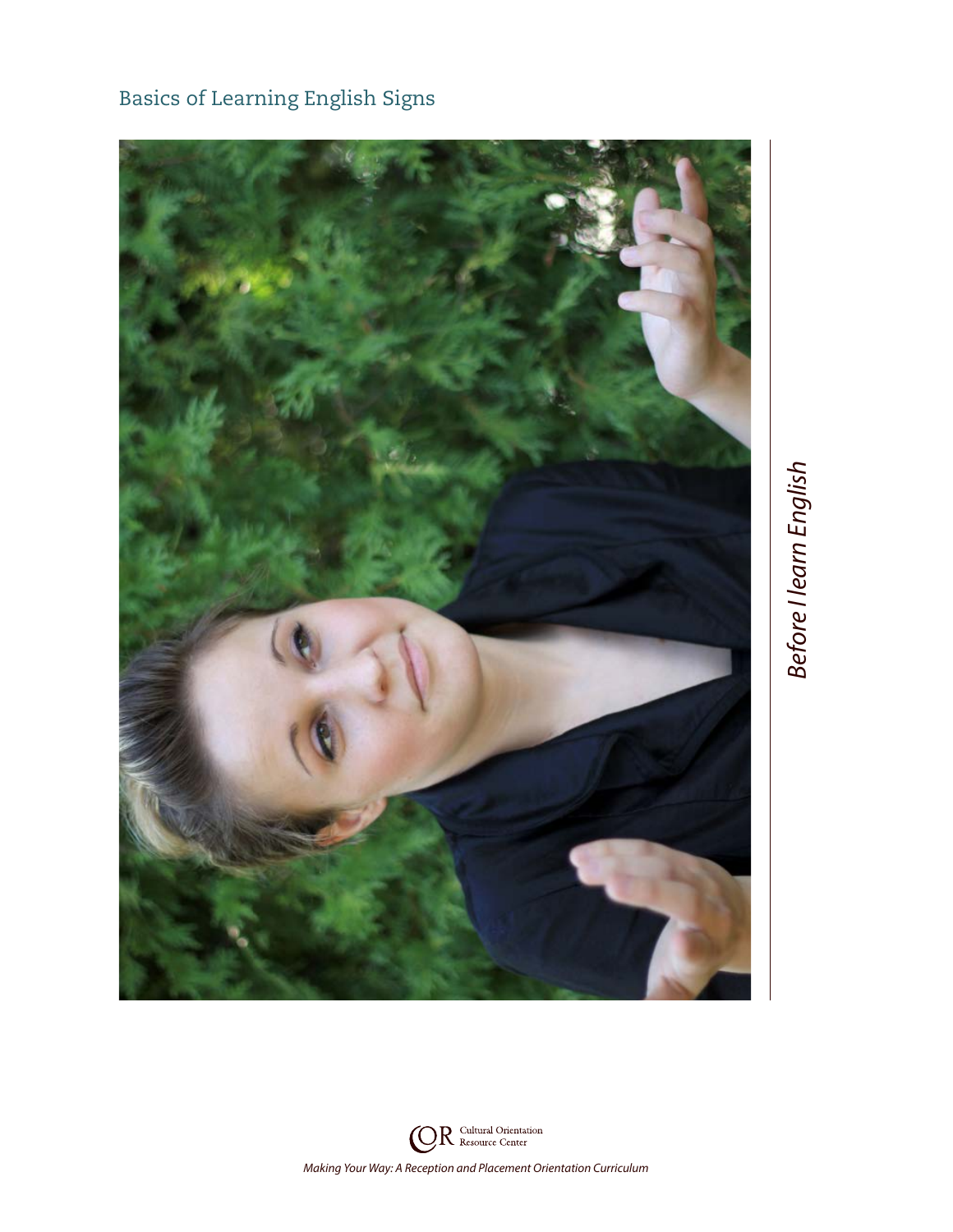

While I am learning English *While I am learning English*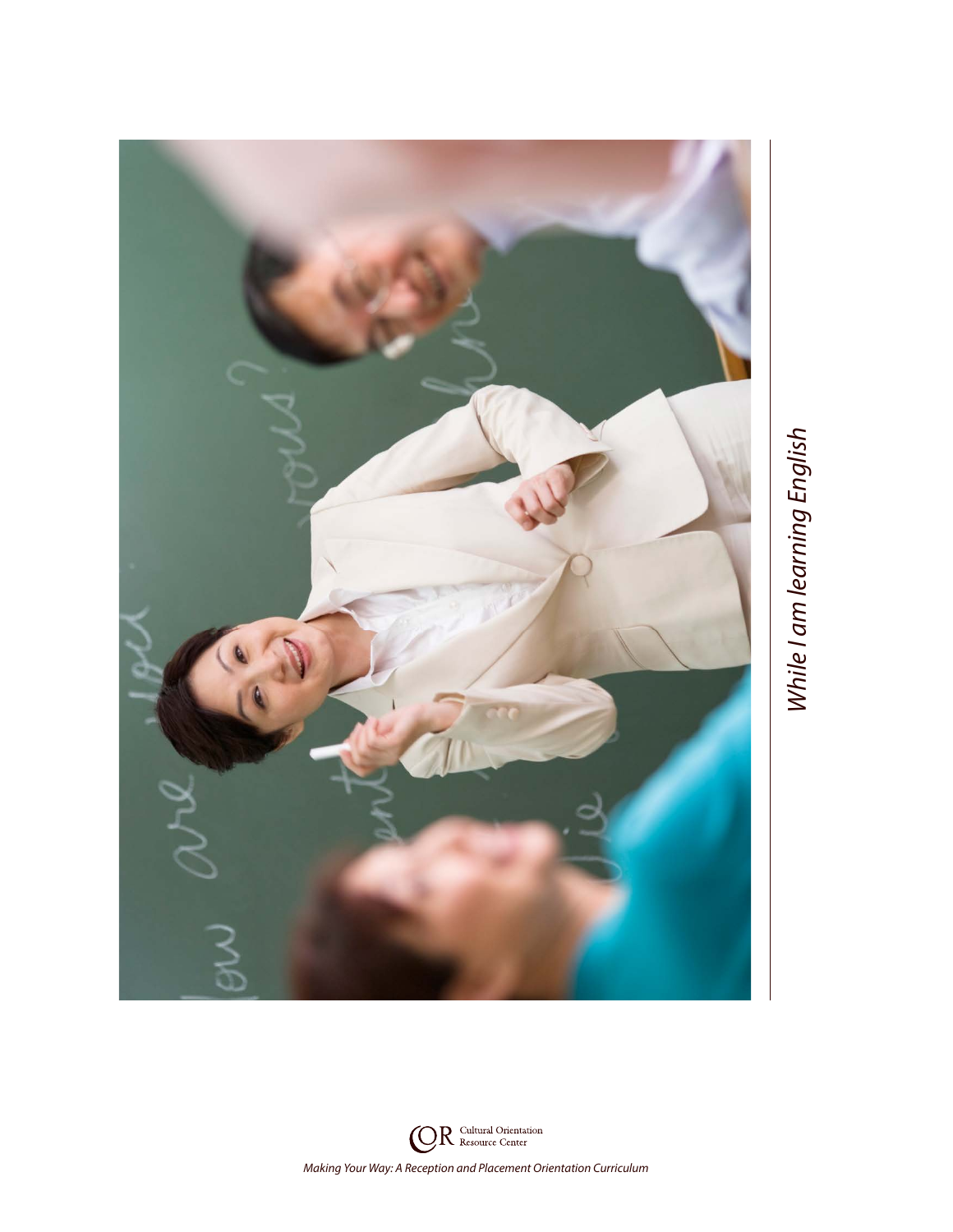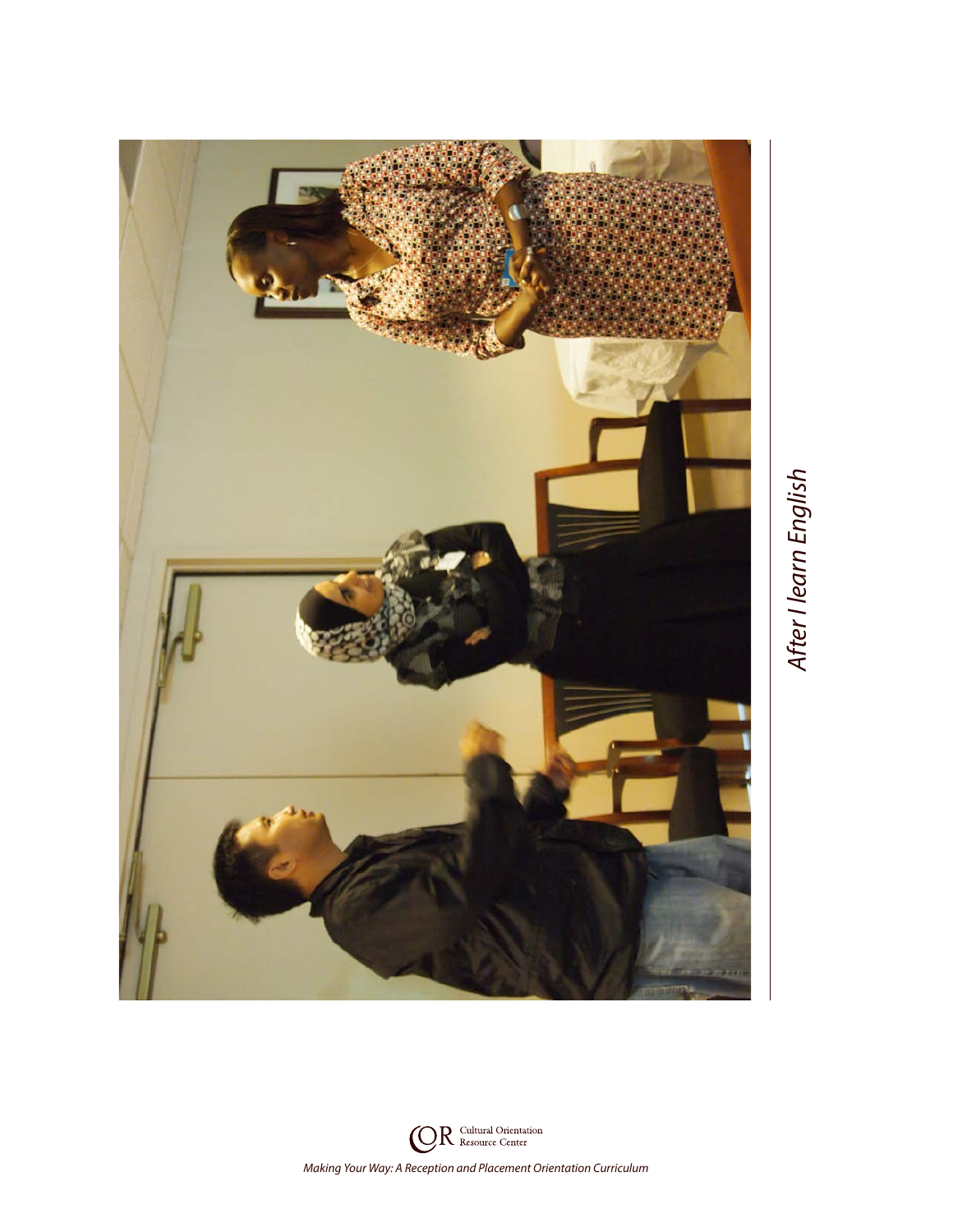# Basics of Learning English Cards





*Accept a job Access community services*



Tane Doe unt<br>go to: **www.ebtEDGE.com** Ince or to report a lost 1.888.622.7328 MULLIST If found, return to: PO Box 290, Milwaukee WI 53201-0290



*Access public benefits Attend doctor's appointments*



*Attend orientation sessions Do volunteer work*



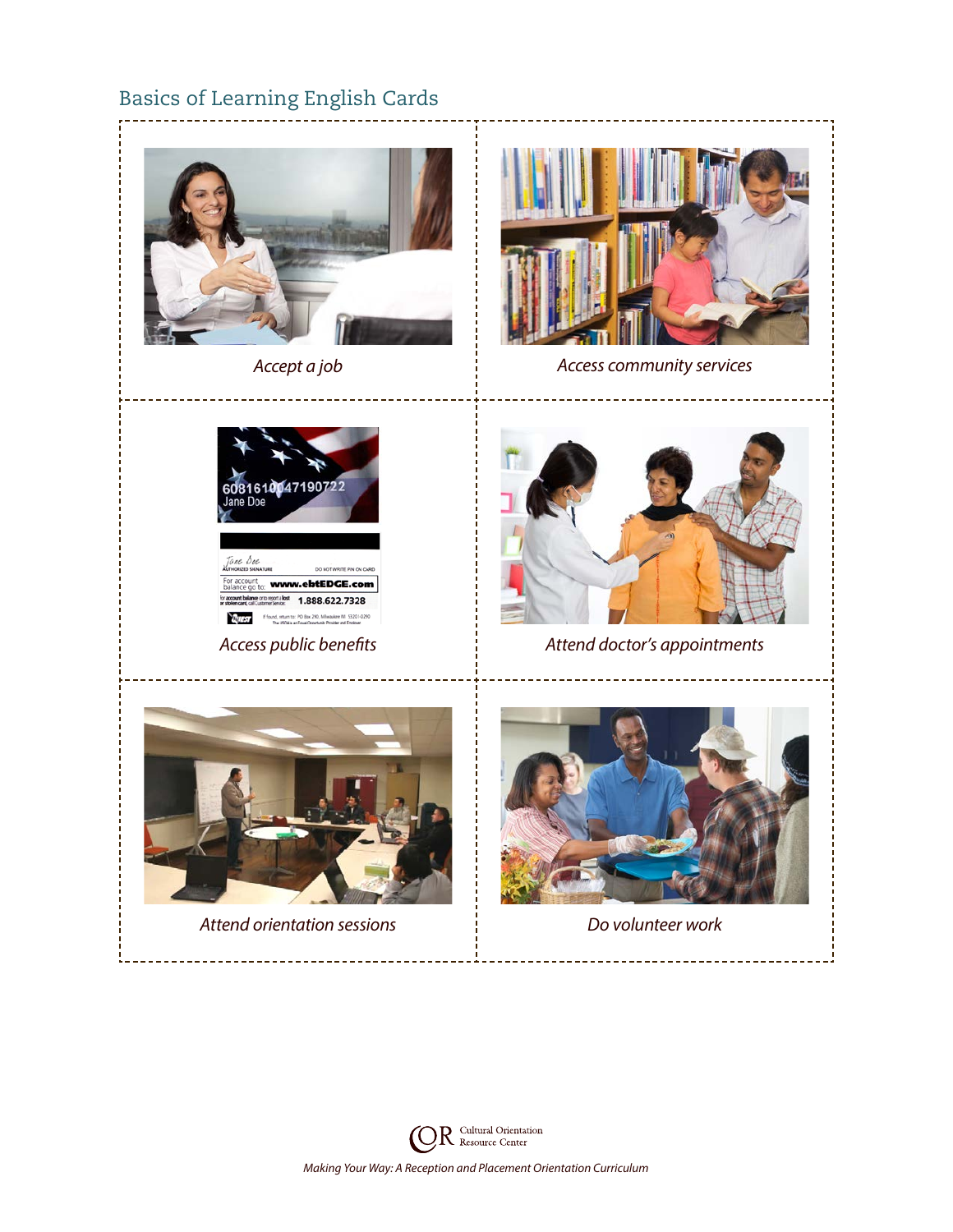



 $\mathcal{L}(\mathcal{L})$ 



*Meet my children's teachers Meet my neighbors*